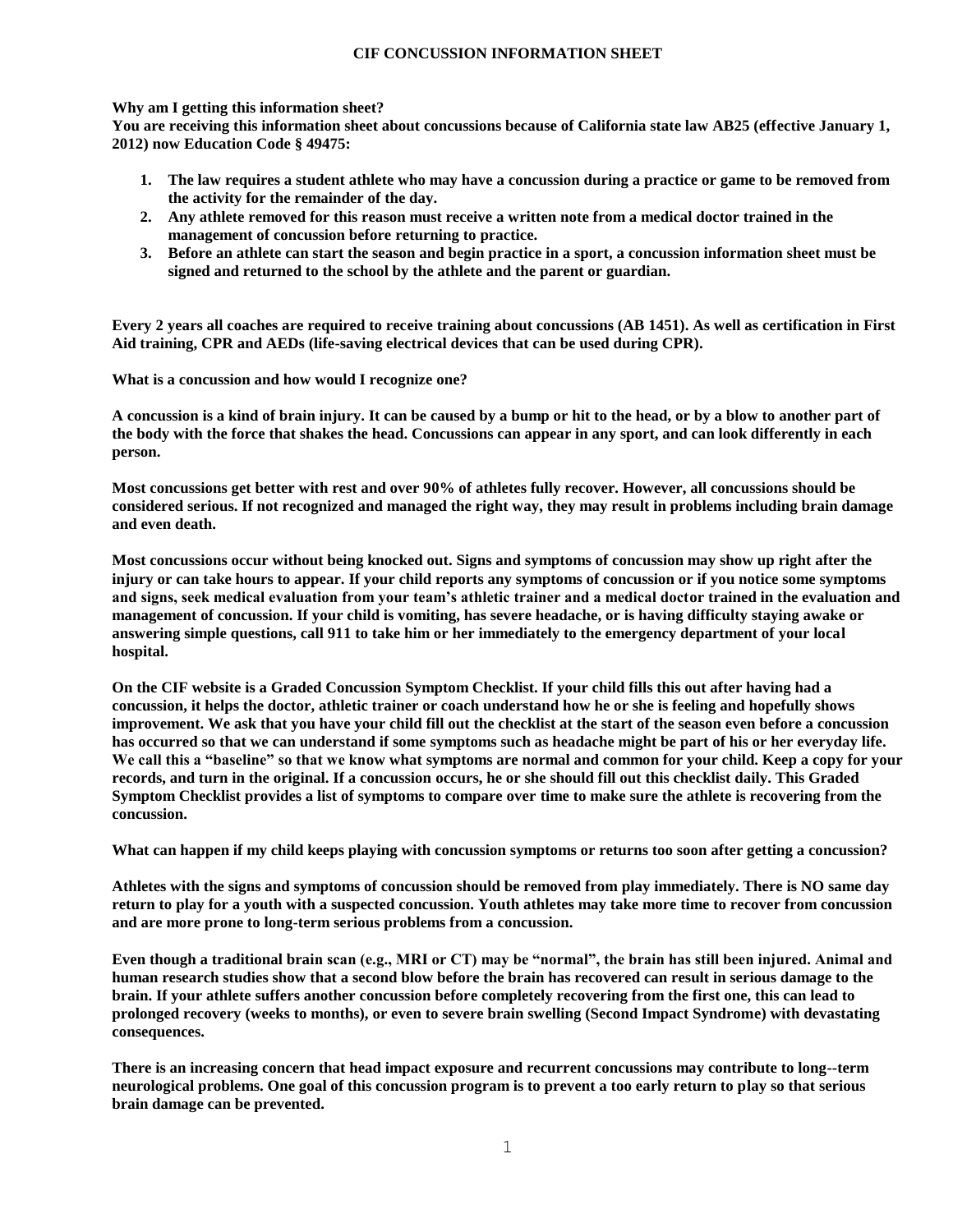**Signs observed by teammates, parents and coaches include:**

| <b>Looks dizzy</b><br>٠                            | <b>Slurred speech</b>                            |
|----------------------------------------------------|--------------------------------------------------|
| Looks spaced out<br>٠                              | • Shows a change in personality or way of acting |
| Confused about plays<br>٠                          | • Can't recall events before or after the injury |
| <b>Forgets plays</b><br>٠                          | Seizures or has a fit                            |
| Is unsure of game, score, or opponent<br>$\bullet$ | Any change in typical behavior or personality    |
| Moves clumsily or awkwardly<br>٠                   | Passes out                                       |
| <b>Answers questions slowly</b>                    |                                                  |

**Symptoms may include one or more of the following:**

| <b>Headaches</b>                 | Loss of memory                          |
|----------------------------------|-----------------------------------------|
| ٠                                | $\bullet$                               |
| "Pressure in head"               | "Don't feel right"                      |
| ٠                                | $\bullet$                               |
| Nausea or throws up              | <b>Tired or low energy</b>              |
| ٠                                | $\bullet$                               |
| Neck pain                        | <b>Sadness</b>                          |
| ٠                                | ٠                                       |
| Has trouble standing or walking  | Nervousness or feeling on edge          |
| ٠                                | $\bullet$                               |
| Blurred, double, or fuzzy vision | <b>Irritability</b>                     |
| ٠                                | $\bullet$                               |
| Bothered by light or noise       | More emotional                          |
| ٠                                | $\bullet$                               |
| Feeling sluggish or slowed down  | <b>Confused</b>                         |
| ٠                                | ٠                                       |
| Feeling foggy or groggy          | <b>Concentration or memory problems</b> |
| ٠                                | ٠                                       |
| <b>Drowsiness</b>                | Repeating the same questions/comment    |
| ٠                                | ٠                                       |
| Change in sleep patterns<br>٠    |                                         |

### **What is Return to Learn?**

**Following a concussion, student athletes may have difficulties with short-and long-term memory, concentration and organization. They will require rest while recovering from injury (e.g., avoid reading, texting, video games, loud movies), and may even need to stay home from school for a few days. As they return to school, the schedule might need to start with a few classes or a half-day depending on how they feel. If recovery from a concussion is taking longer than expected, they may also benefit from a reduced class schedule and/or limited homework; a formal school assessment may also be necessary. Your school or doctor can help suggest and make these changes. Student athletes should complete the Return to Learn guidelines and return to complete school before beginning any sports or physical activities, unless your doctor makes other recommendations. Go to the CIF website for more information on Return to Learn.**

# **How is Return to Play (RTP) determined?**

**Concussion symptoms should be completely gone before returning to competition. A RTP progression involves a gradual, step-wise increase in physical effort, sports-specific activities and the risk for contact. If symptoms occur with activity, the progression should be stopped. If there are no symptoms the next day, exercise can be restarted at the previous stage.**

**RTP after concussion should occur only with medical clearance from a medical doctor trained in the evaluation and management of concussions, and a step-wise progression program monitored by an athletic trainer, coach, or other identified school administrator. Please see cifstate.org for a graduated return to play plan. (AB 2127, a California state law effective 1/15/15, states that return to play (i.e., full competition) must be no sooner than 7 days after the concussion diagnosis has been made by a physician.)**

### **Final Thoughts for Parents and Guardians:**

**It is well known that high school athletes will often not talk about signs of concussions, which is why this information sheet is so important to review with them. Teach your child to tell the coaching staff if he or she experiences such symptoms, or if he or she suspects that a teammate has had a concussion. You should also feel comfortable talking to the coaches or athletic trainer about possible concussion signs and symptoms that you may be seeing in your child.**

### **References**

- **American Medical Society for Sports Medicine position statement; concussion in sport (2013)**
- **Consensus statement on concussion in sport; the 4th International Conference on Concussion in Sport help in Zurich, November 2012**
- **<http://www.cdc.gov/concussion/HeadsUp/youth.html>**